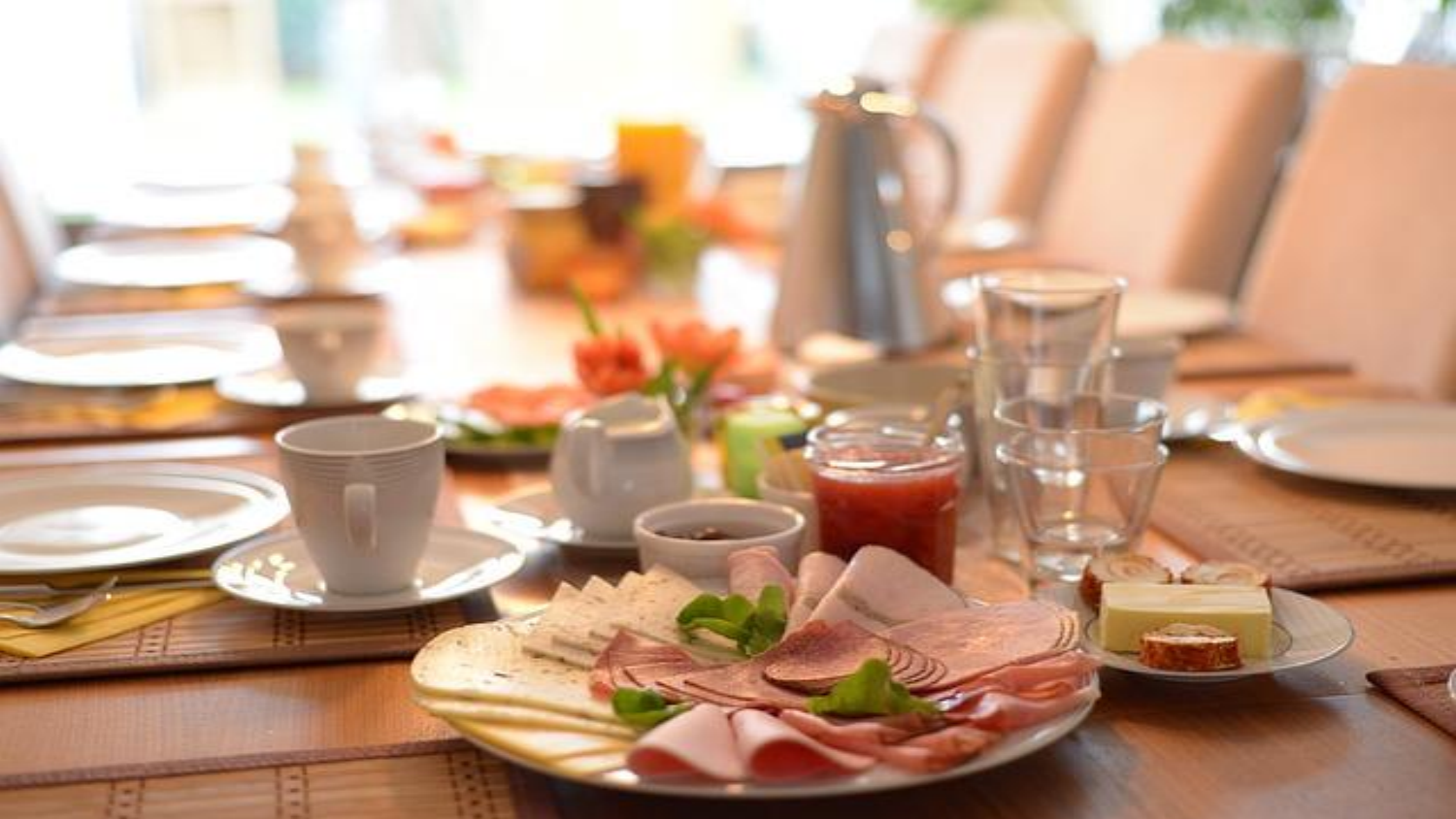# *Difficult Conversations: A breakfast scenario*

# *MSHA Student Round Table March 24, 2022*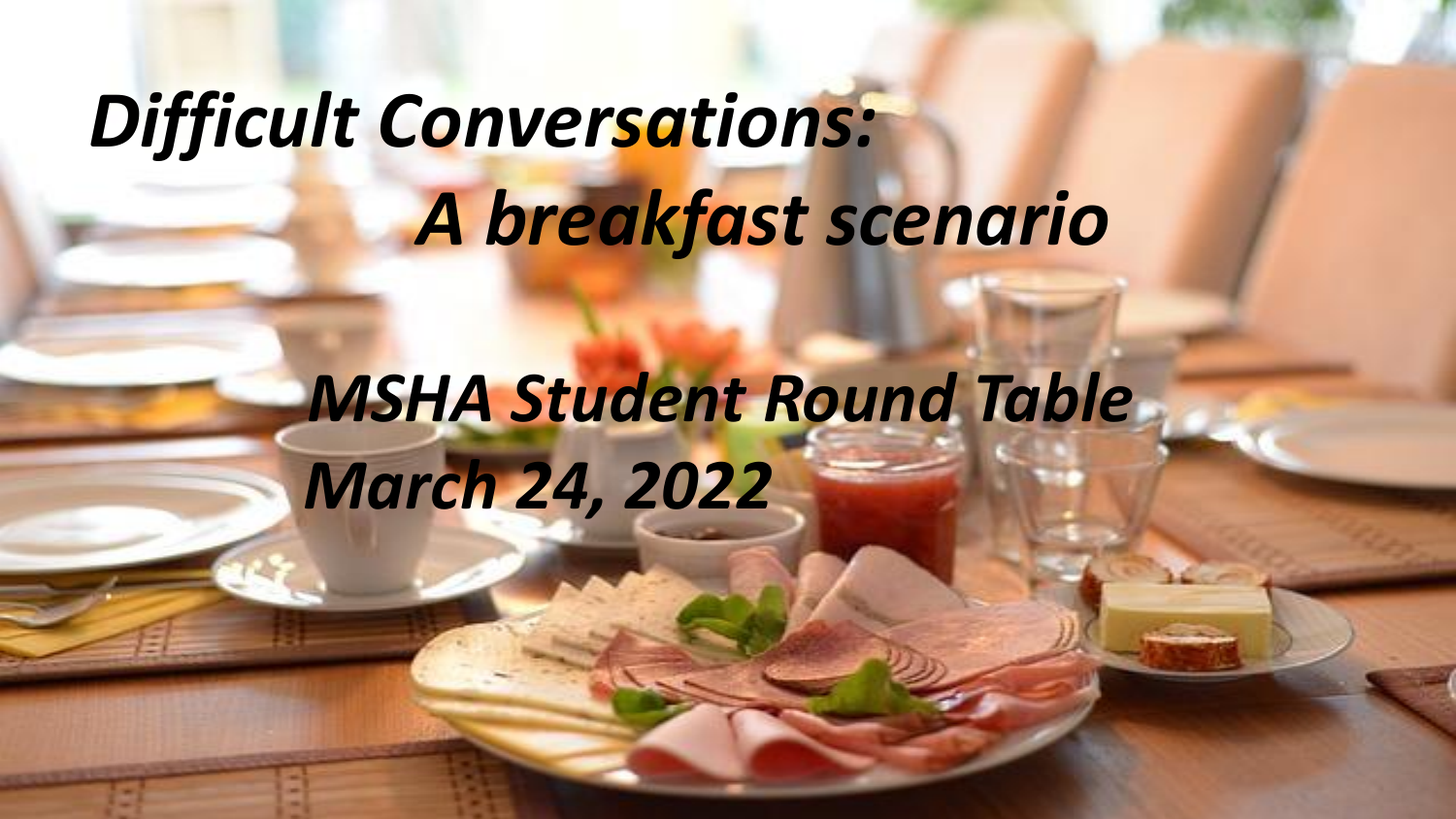### Plan and prepare for the meal

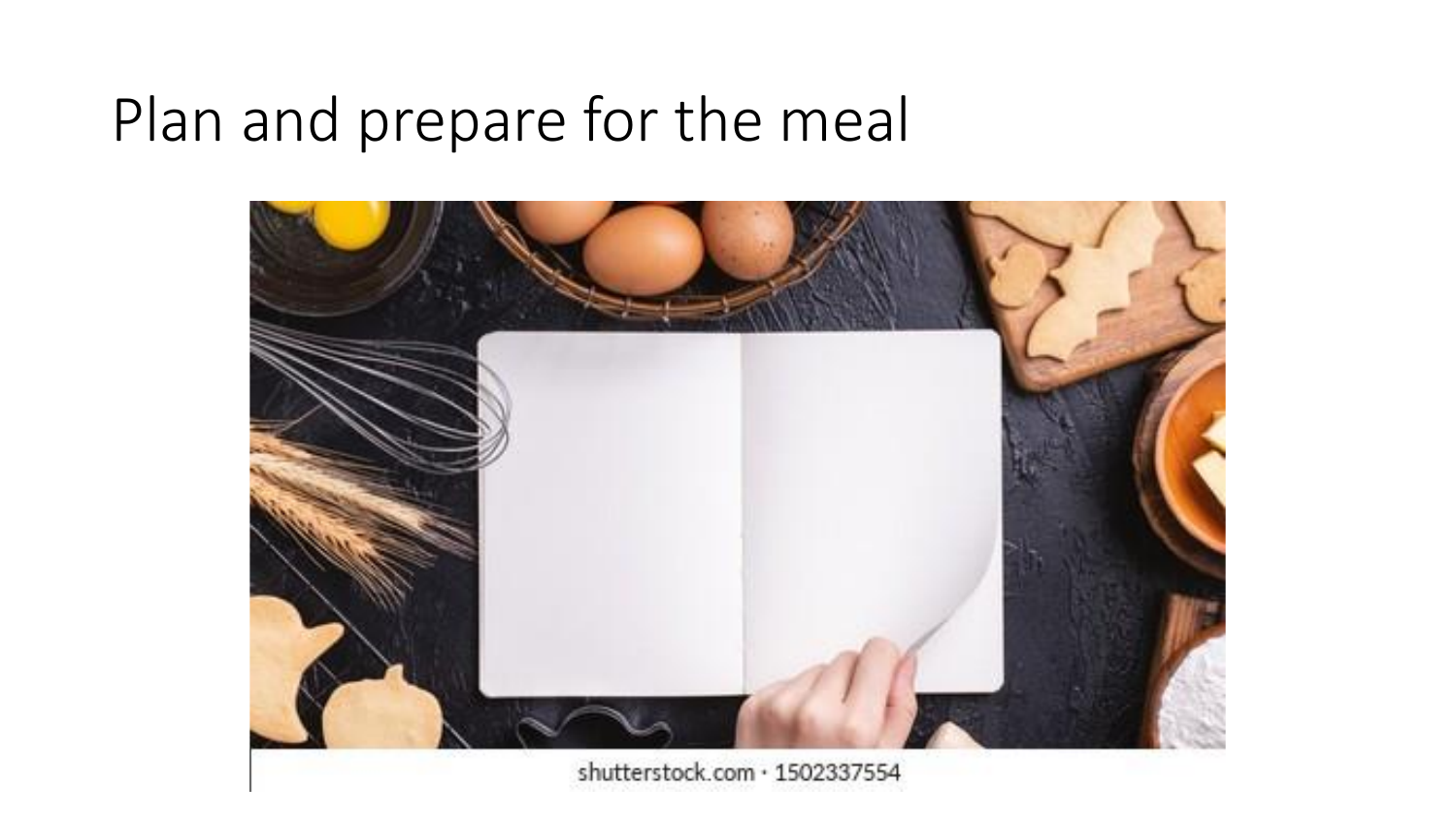# Characteristics of a Profession (Tipton, 2017)

- Mastery of a body of knowledge
- High levels of autonomy
- A code of behavior
- A social contract to do good for the individual and society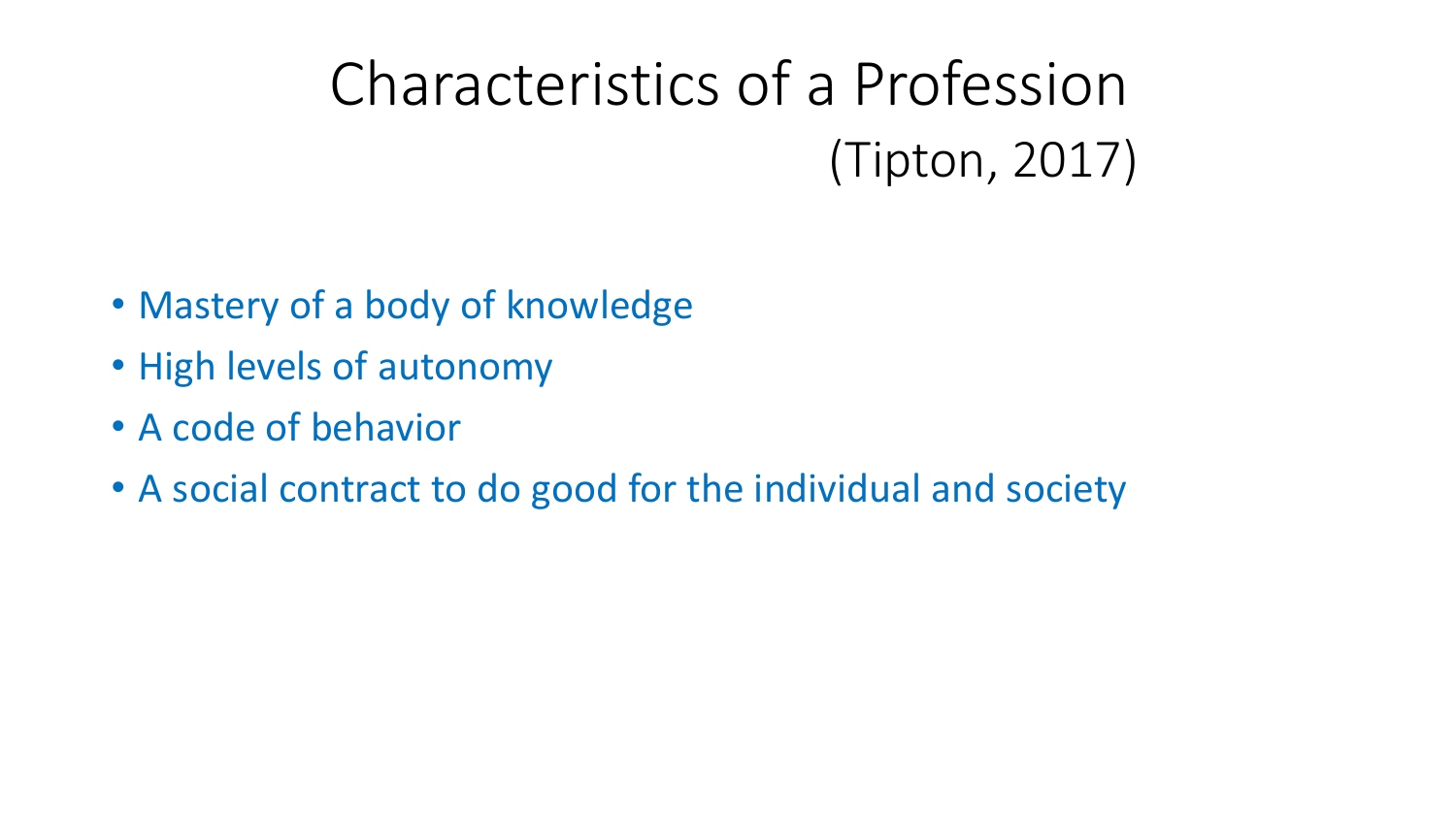# Characteristics of a Professional (Tipton, 2017)

Accountability to patients in fulfilling the covenants or the patientprovider relationships; to society's health needs; and to the profession for honoring codes of conduct Altruism willingness to serve the best interest of the patient rather than one's self-interest Excellence conscientious commitment to improvement Duty **EXACTE COMMITMENT TO SERVE THE PATE OF THE UP TO THE EXACT** COMMITMENT COMMITMENT COMMITMENT COMMITMENT COM inconvenient

Honor and Integrity commitment to the highest standards of behavior

Respect for others belief in the value of all humans beings, including patients, families, and other healthcare providers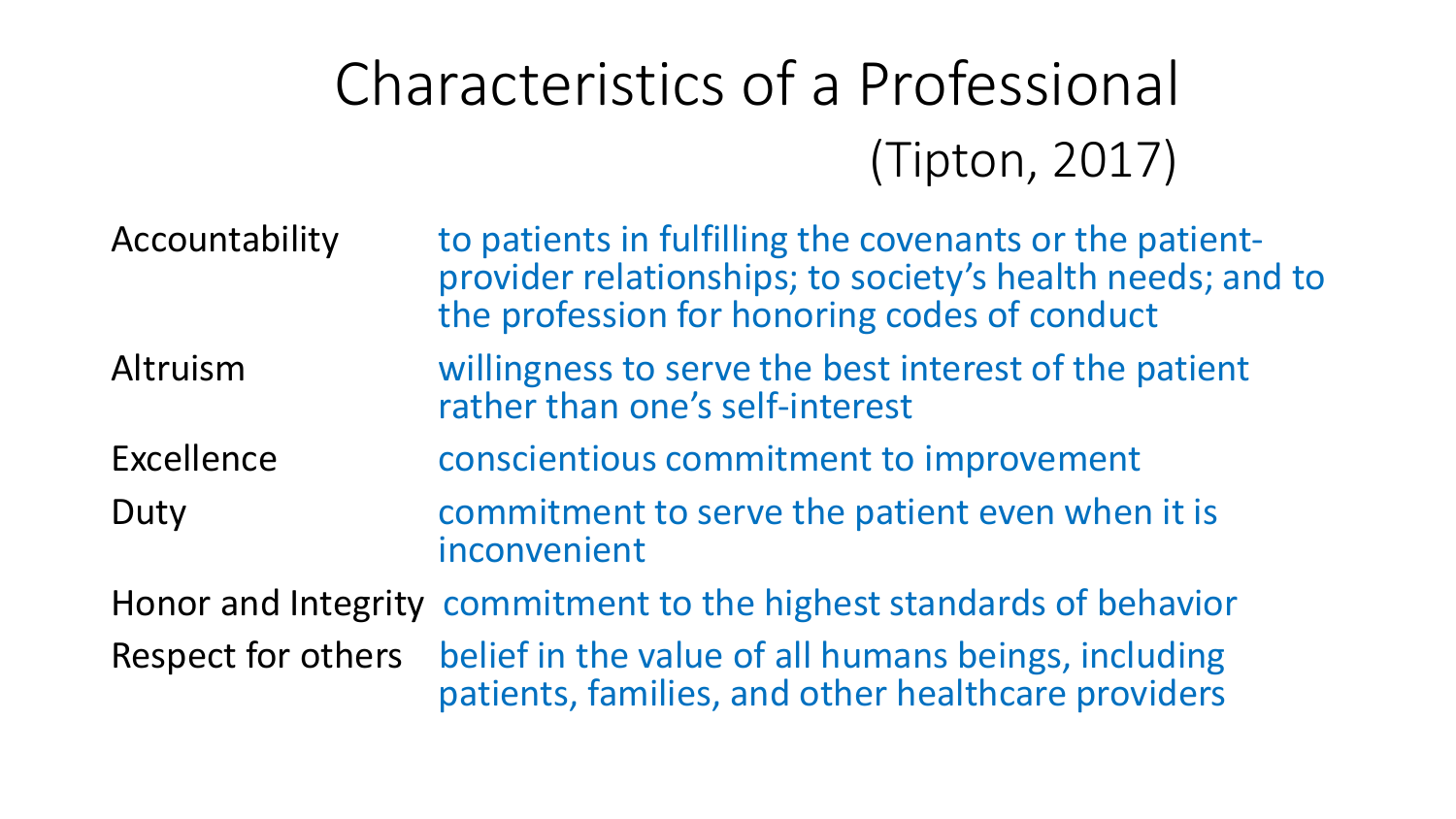### Values and Ethics

Values give meaning to our lives. Directional signals that guide our thoughts, decisions and actions.

Values are attitudes and beliefs put in to practice in our daily lives.

Learning values and ethics is a life-long process.

Learners need to internalize values, moral, ethics, to make the best decisions for ethical practice.

The goal of ethical practice is *to do the right thing for the right reason*.

There are often many "right" actions or choices; difficulty is selecting the best one for the given situation.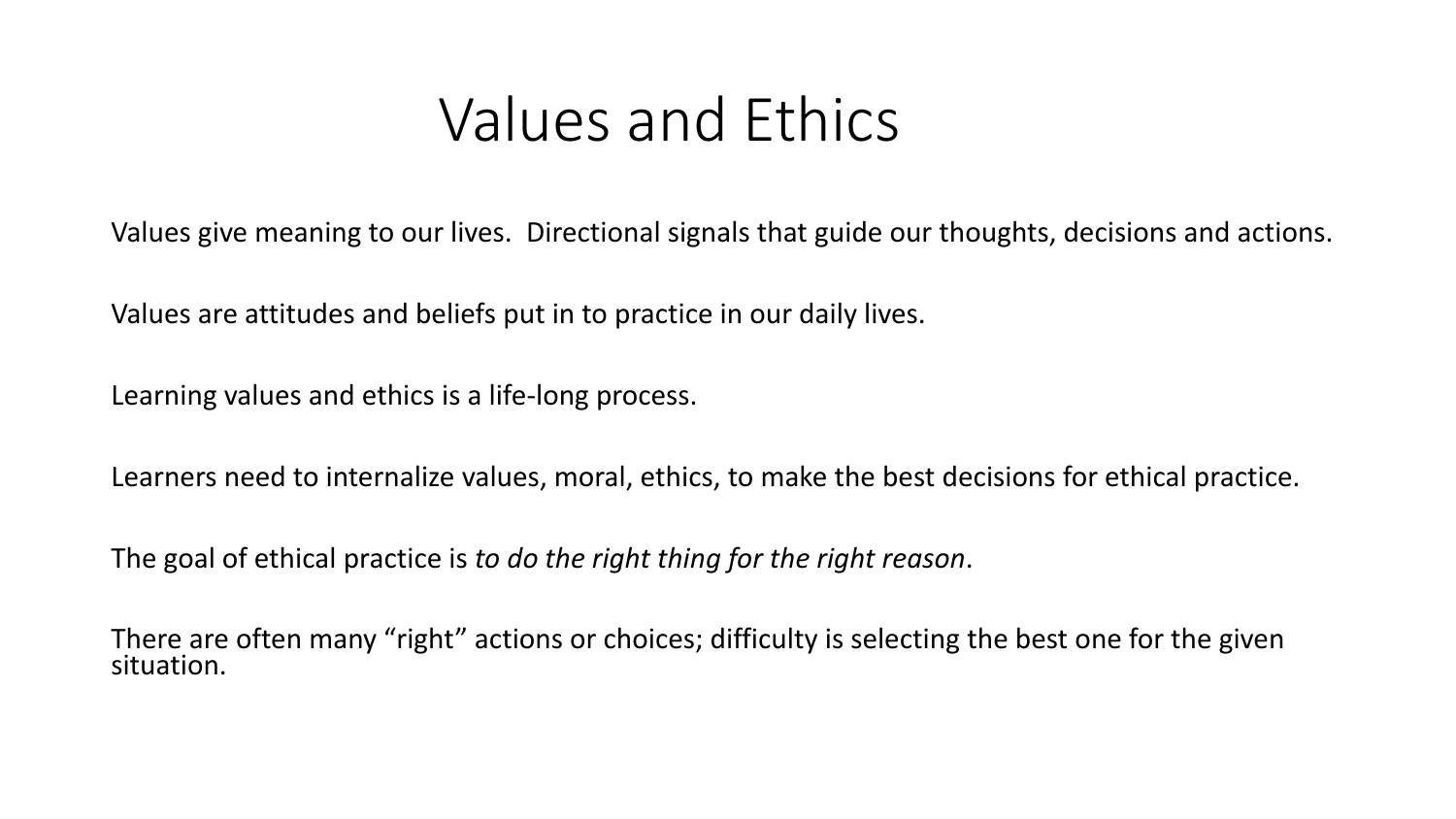#### Values and Ethics

Need to "know thyself" – what are the basic values that generally guide your actions and choices on a daily basis?

Self-awareness of values is essential to our professional practice and to clinical education.

Knowing our values help us understand what is important, what is meaningful, and what ideas are worthy/appropriate/correct.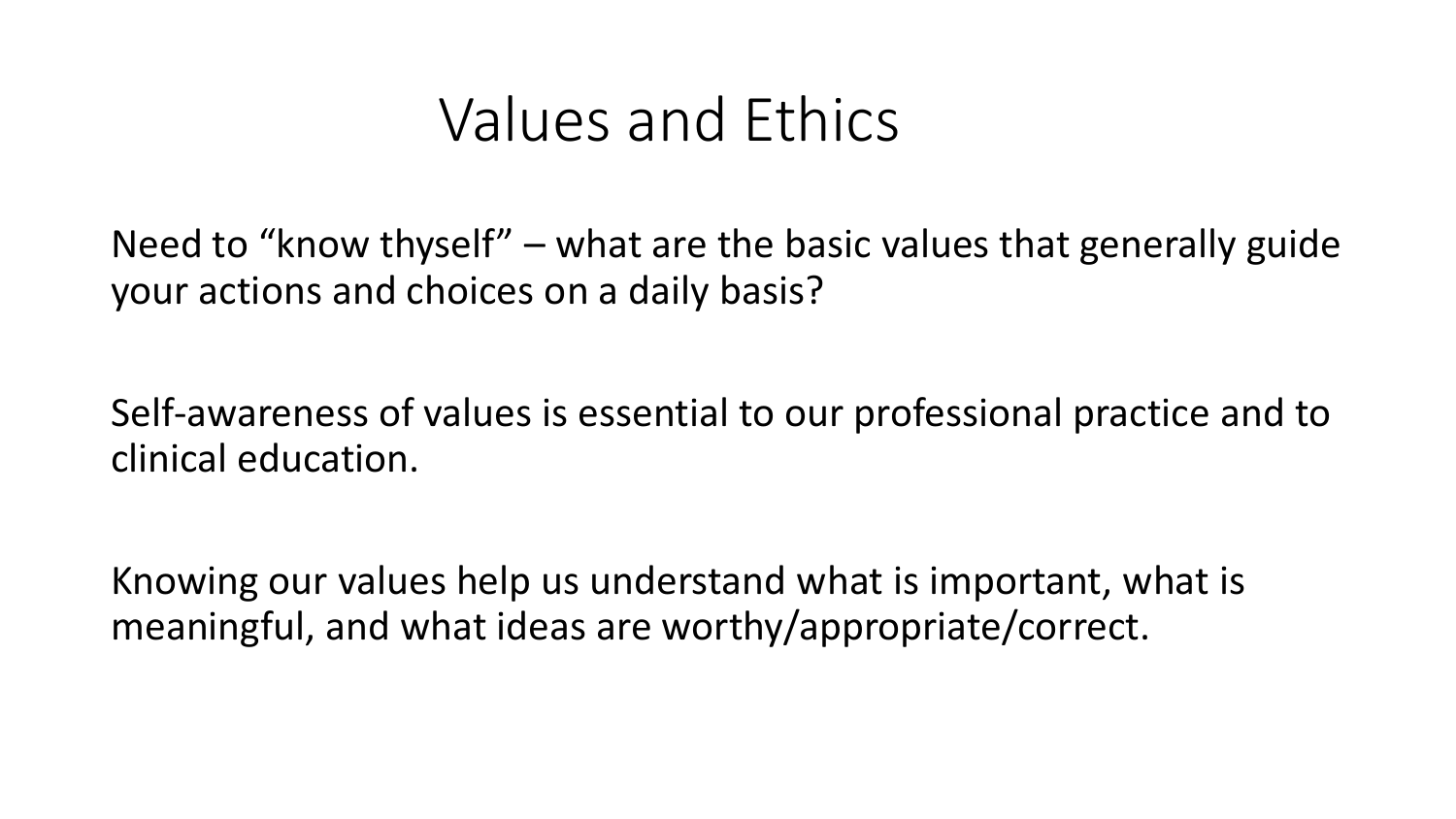### Welcome your guests and begin to engage

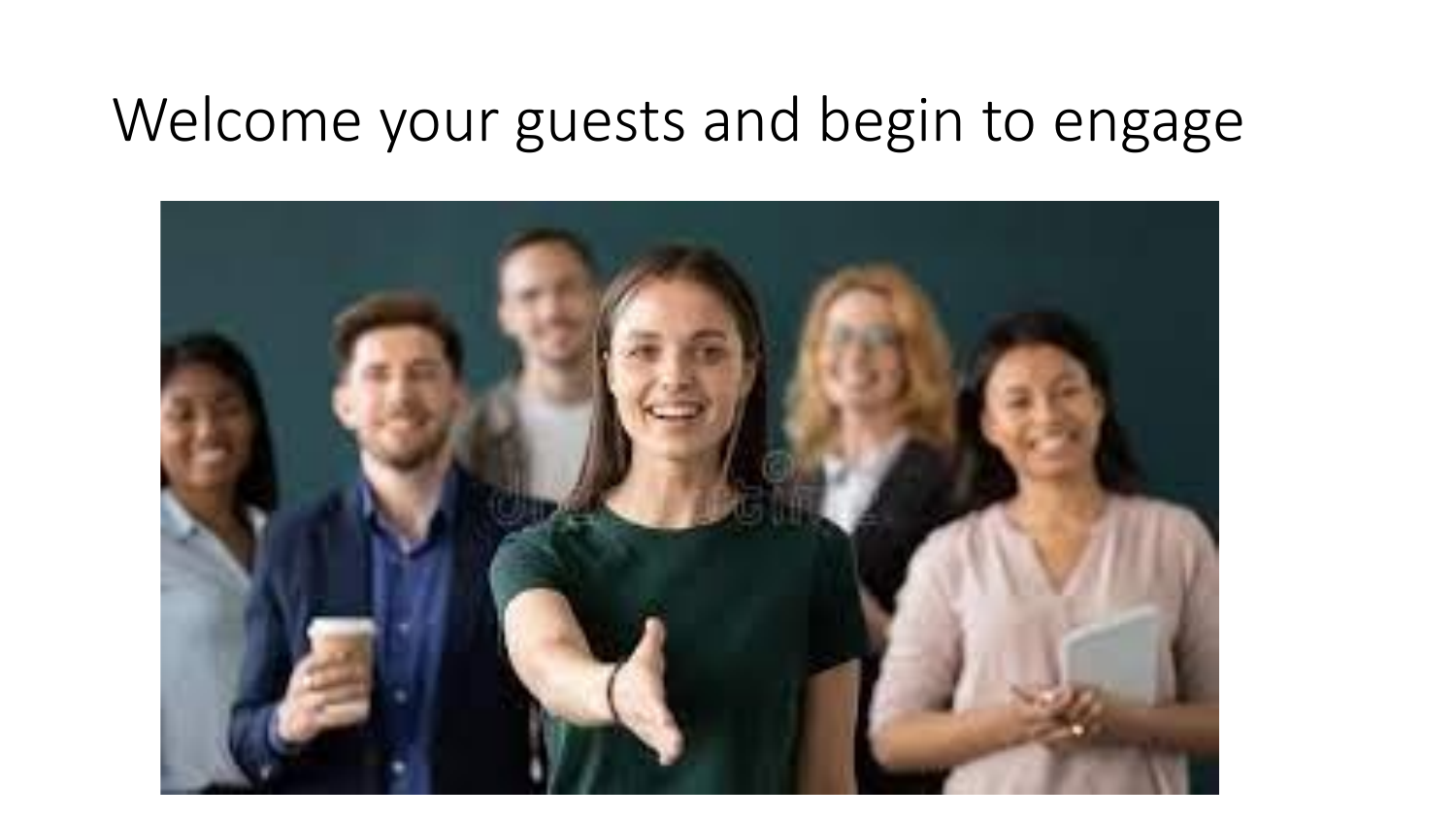## Engagement through ethnographic interview

Create an environment in which you can:

- provide counseling/education regarding communication disorders
- gain insight/understanding of the needs and backgrounds of our clients
- establish a trusting relationship with clients/families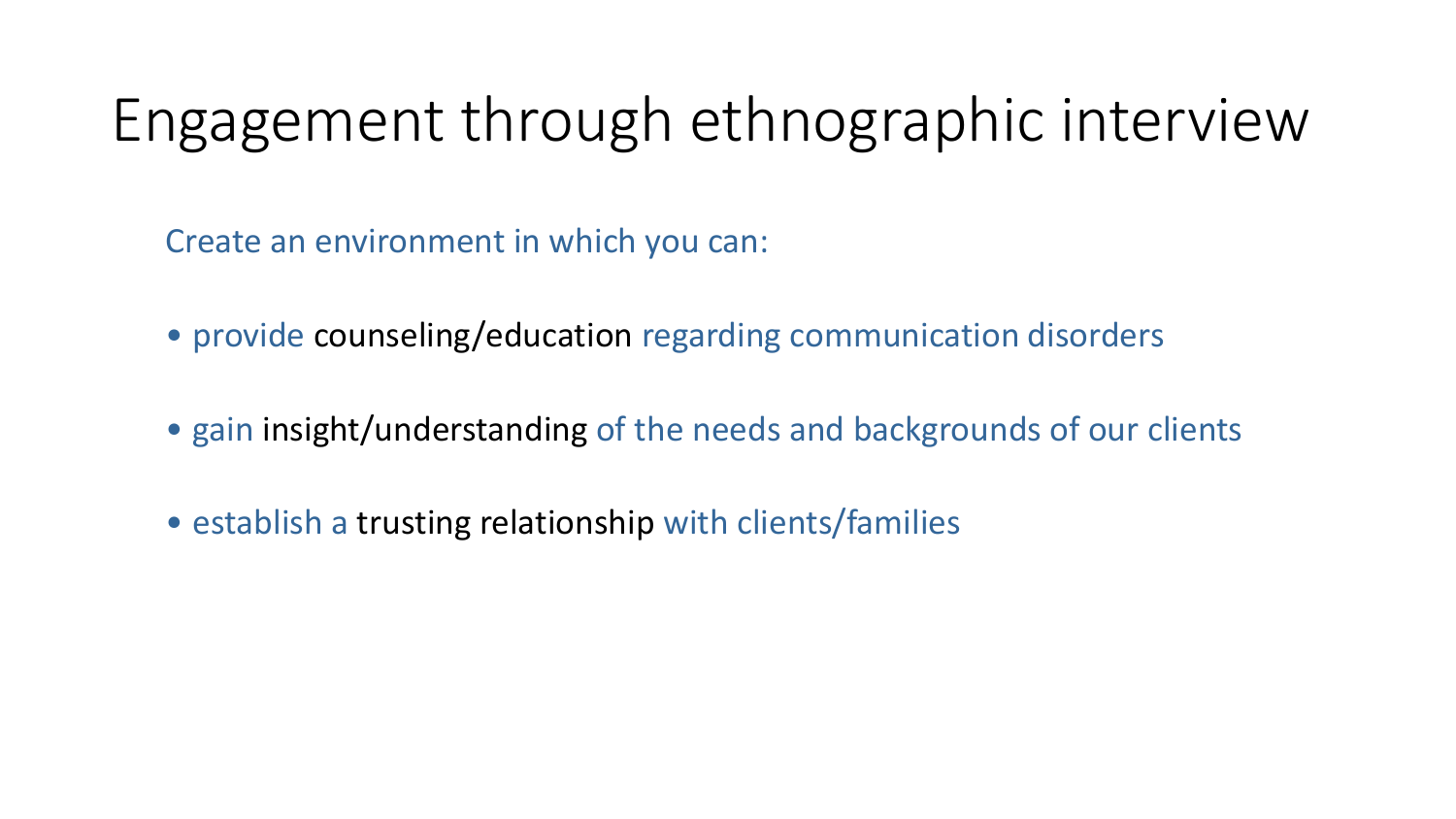# Engagement through ethnographic interview

#### Requires

• active listening

"If we listen carefully, the client will tell us what is needed" (Luterman, 2017, p. 92).

- sensitivity to personal/cultural/linguistic styles  $\rightarrow$  yields trust and respect
- flexibility in the approach to questioning and responding to information shared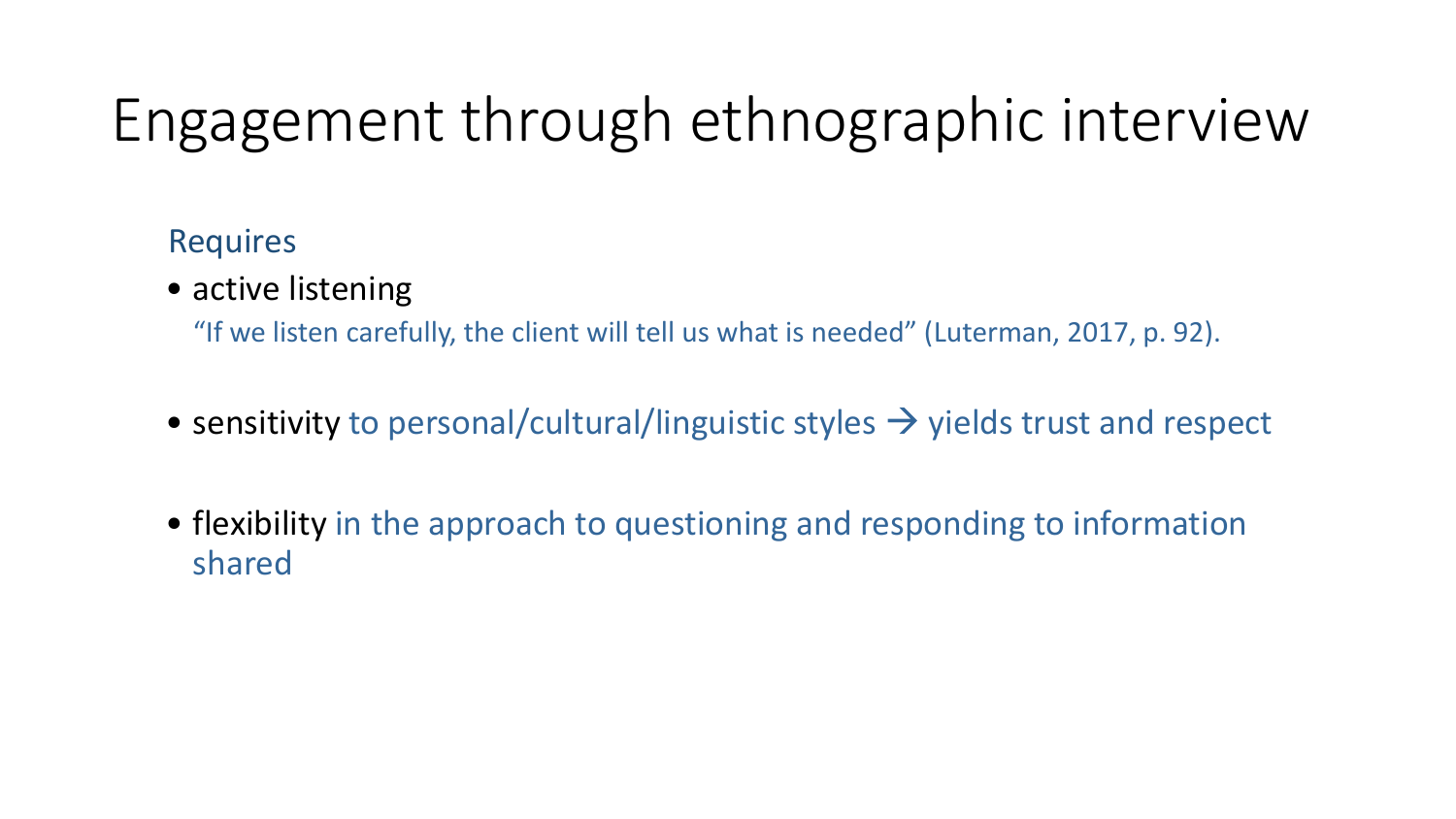Ethnographic Interviewing, ala Westby

"…. helping the interviewer understand the social situations in which families exist, and how the families perceive, feel about, and understand these situations." (Westby, 1990)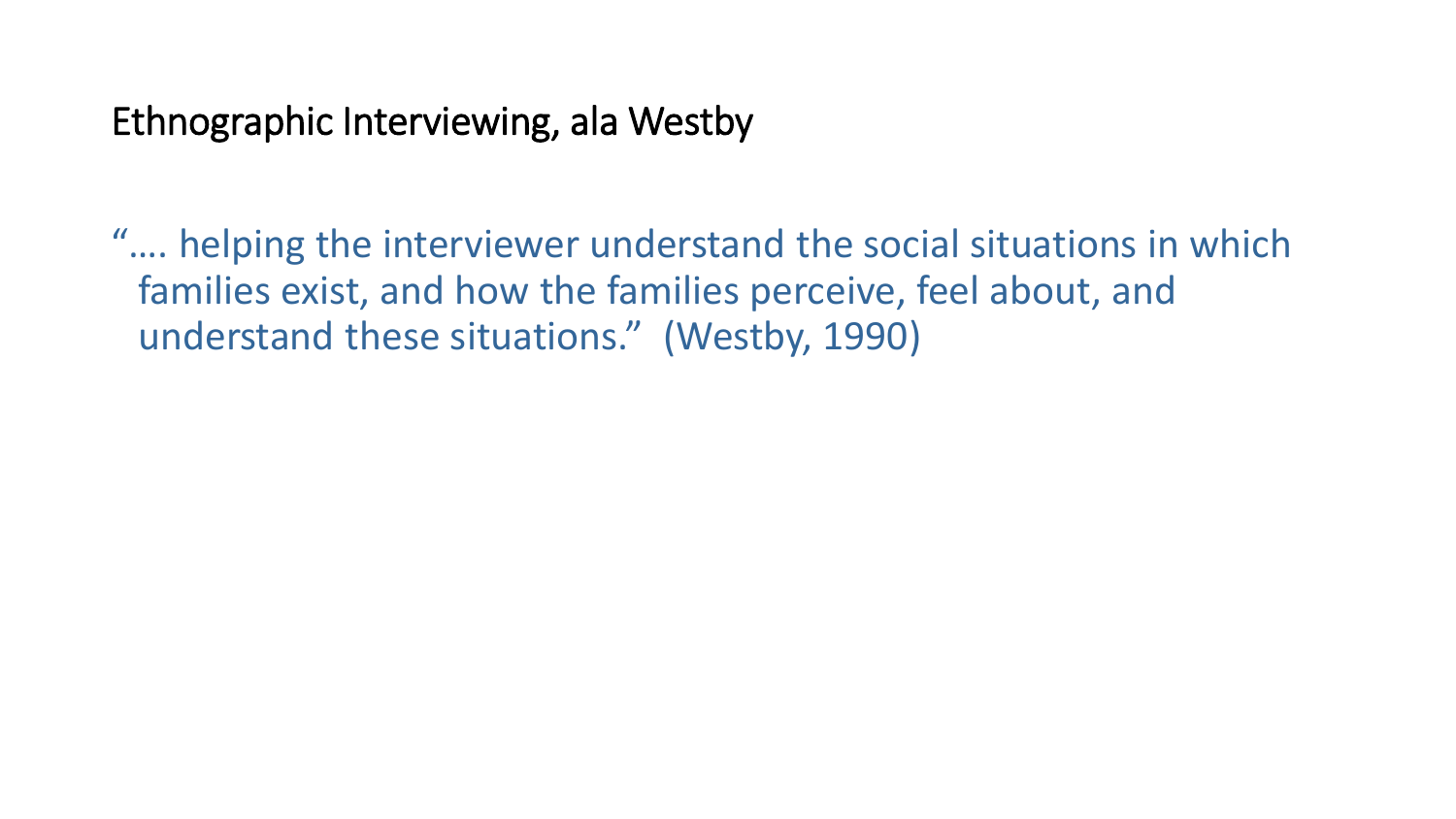### Get to know your guests

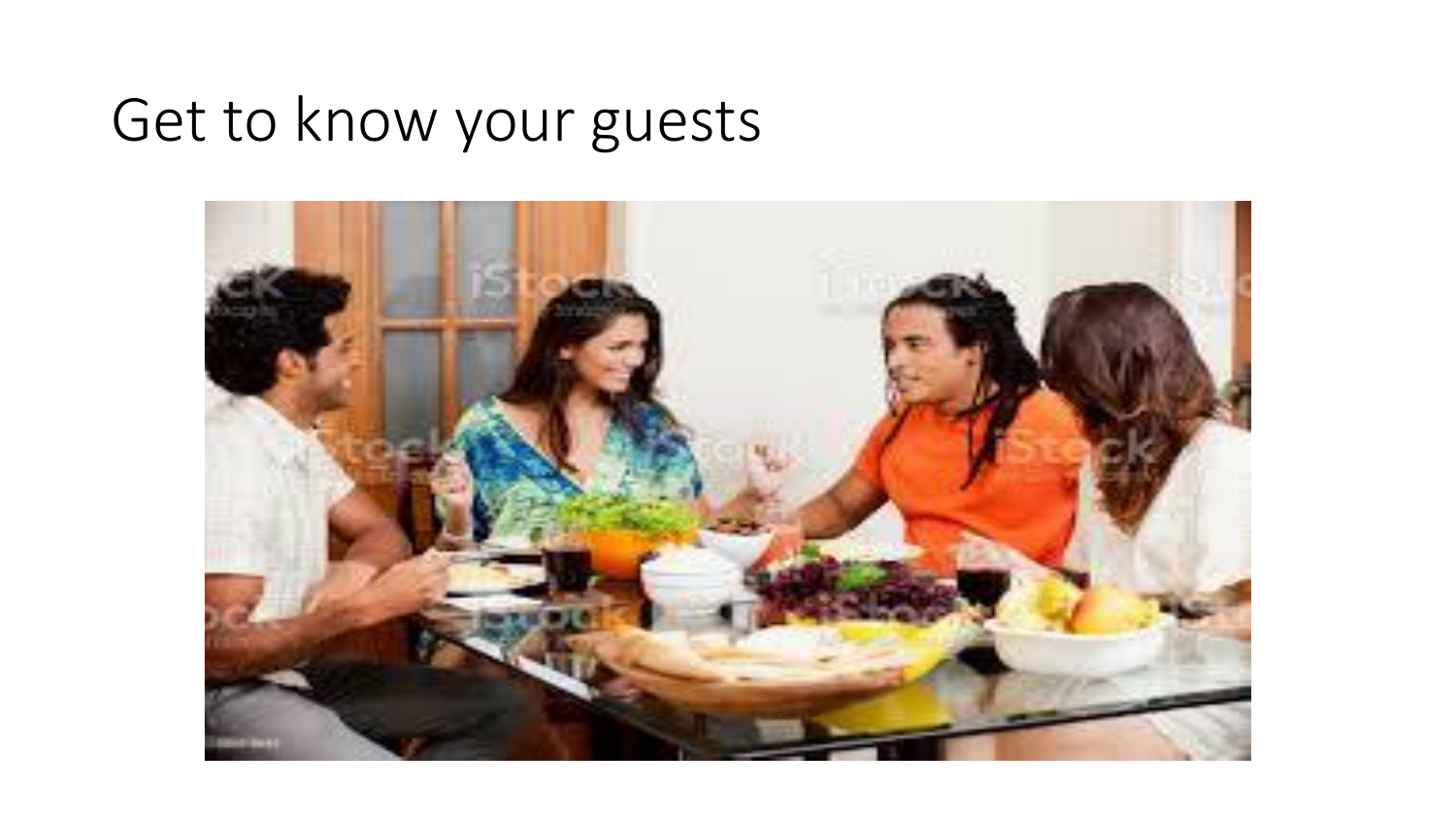#### Support "Telling the Story"

(Tellis, C.M. & Barone, O.R., 2018)

#### *Learn what you can about the individual and their care partners*

**Observe** the attitudes, emotions, thoughts and beliefs that *may* mean something

words, facial expressions, gestures, body posture, eye contact, shake/nod of the head, etc*.*

#### **Study and Reflect** on the information provided; think about its importance to your work.

**Listen**: This is essential to your understanding "the story"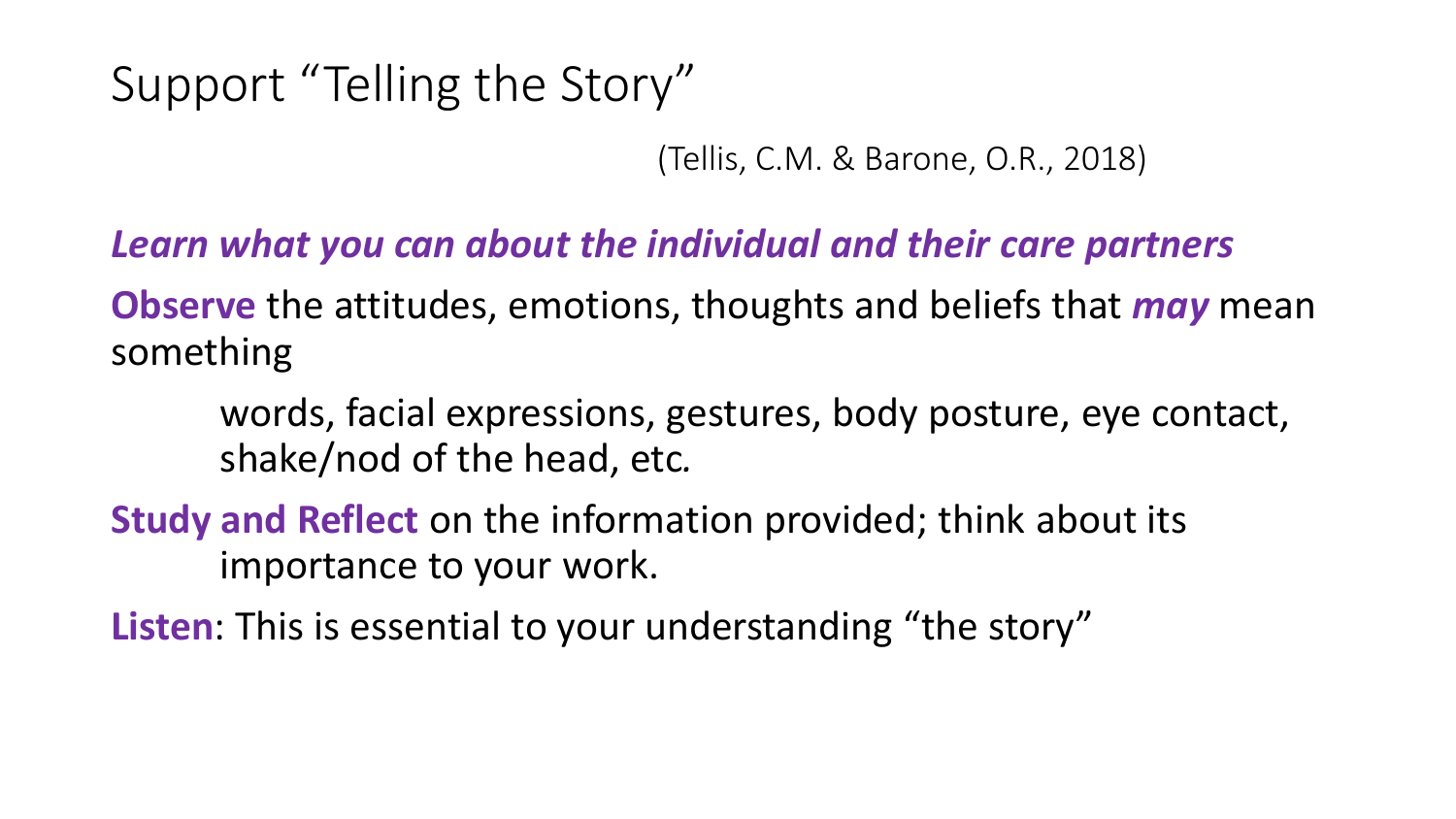Develop the Circle of Power

(Tellis, C.M. & Barone, O.R., 2018)

*Identify allies who will provide a support network for the client*

Those on the client's/patient's "side"

Those who can be a positive support for the client's progress; invested/motivated in the *client's/patient's* **best interests**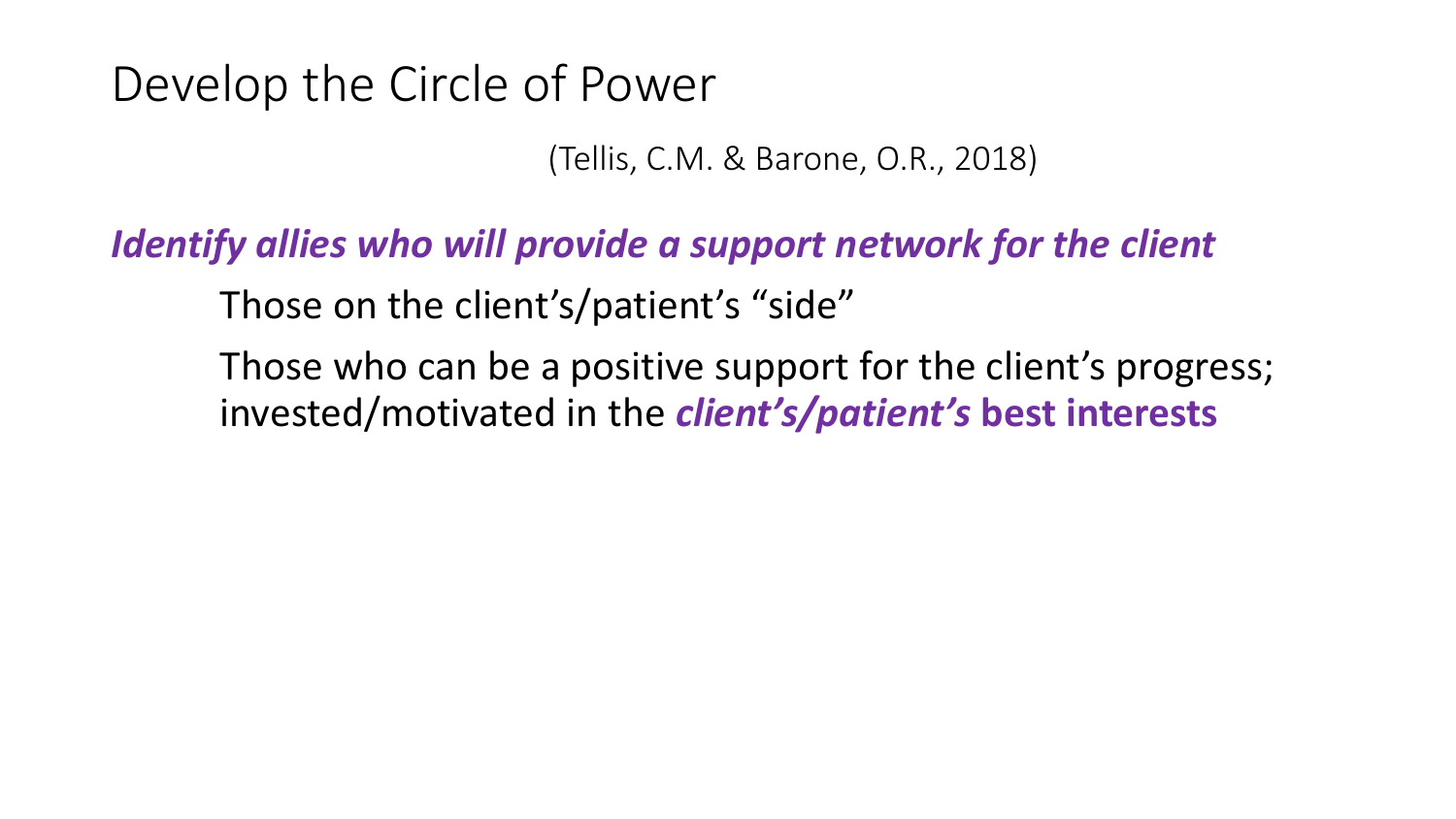# Counseling in Communication Disorders: A Wellness Perspective (Holland, A. 2007)

"*Interviewing* . . . the skill of finding out about another (in this case, someone with a communication disorder or a family member) through perceptive questioning and observation" (p 12).

"*Counseling* is, above all, a listening process" (p 12).

The goal of the counseling process is to help individuals and families to live as successfully as they possibly can, despite the intrusion of" . . . a catastrophic event that results in a communication disorder (p.12).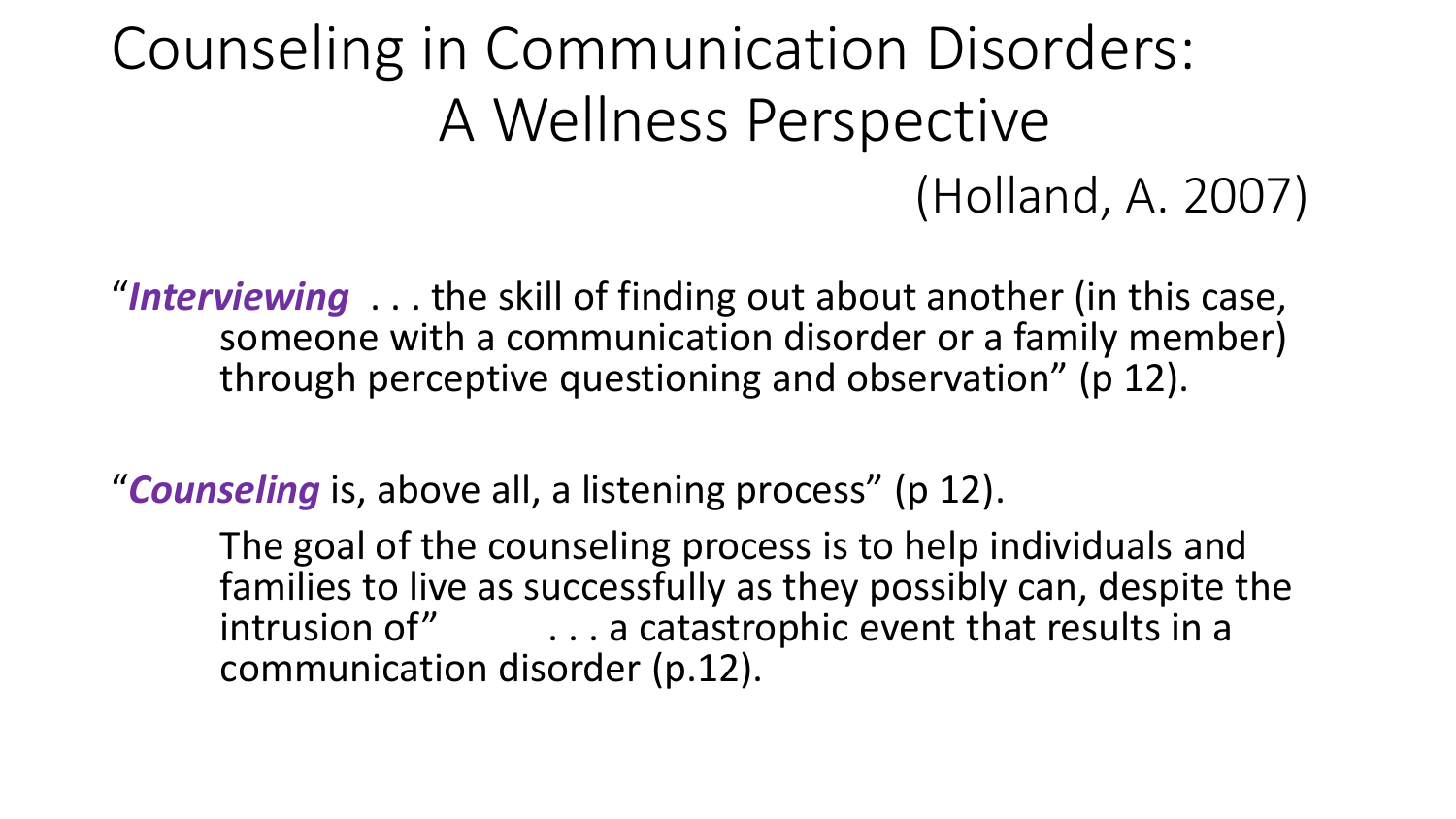## Counseling in Communication Disorders

For the counselor ...

*To receive information* that the individual and family wish to share *To give information To help individuals clarify their ideas, attitudes, emotions and beliefs To provide options* 

From Webster (1977), in Holland (2007)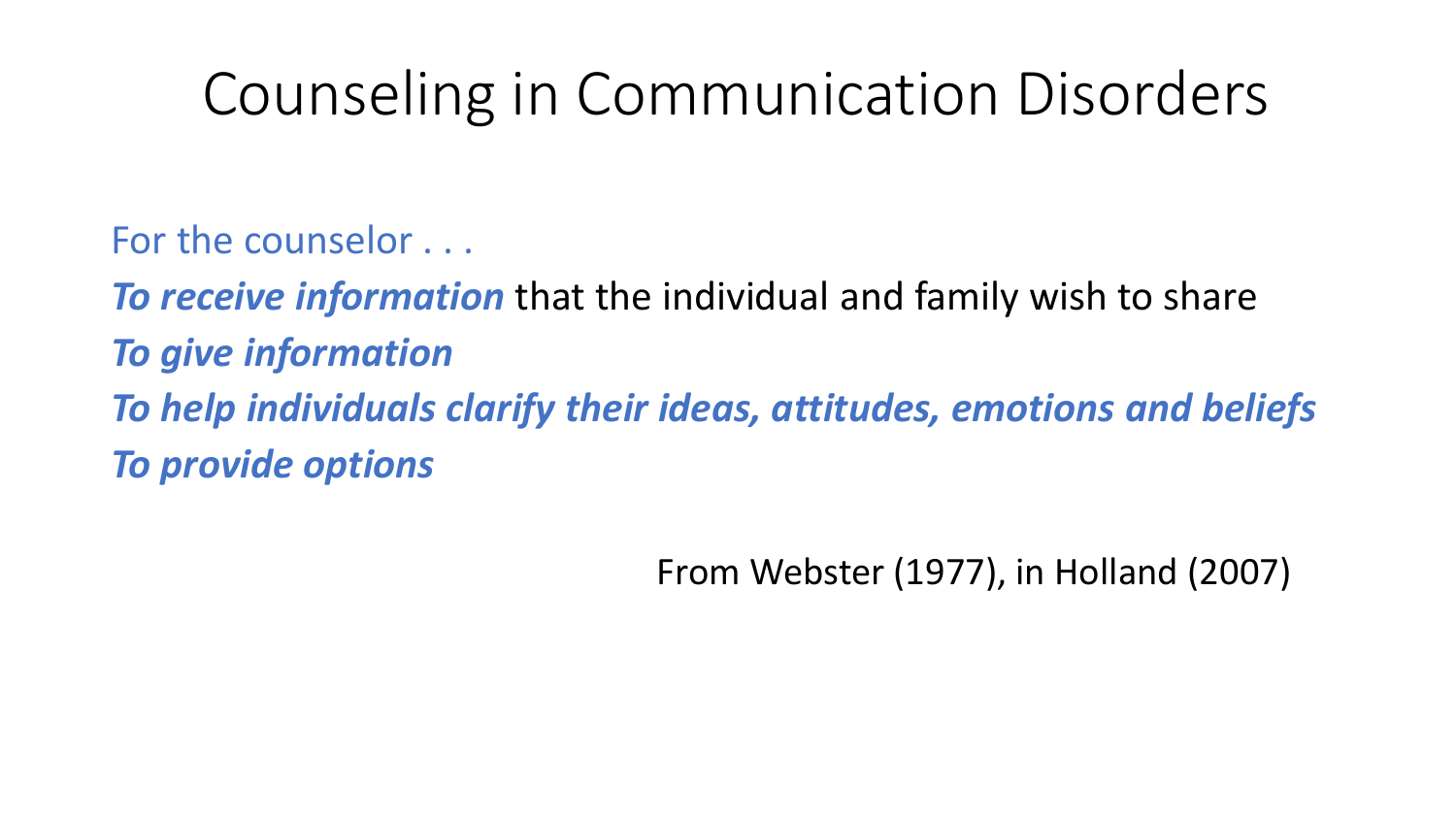# Counseling in Communication Disorders (Luterman, 2017)

"*Counseling seeks to empower clients by moving the locus of control in an inward direction*" (p.100).

"*The attitude we must convey to clients is that they are capable and that they have control of many aspects of their lives"* (p. 102).

"*The parent or client knows much more of the really important data to make life decisions, and I have learned, although at times it has been painful to my professional ego, to trust people to make their own decisions. I figure that they know what is best for them*" (p. 109).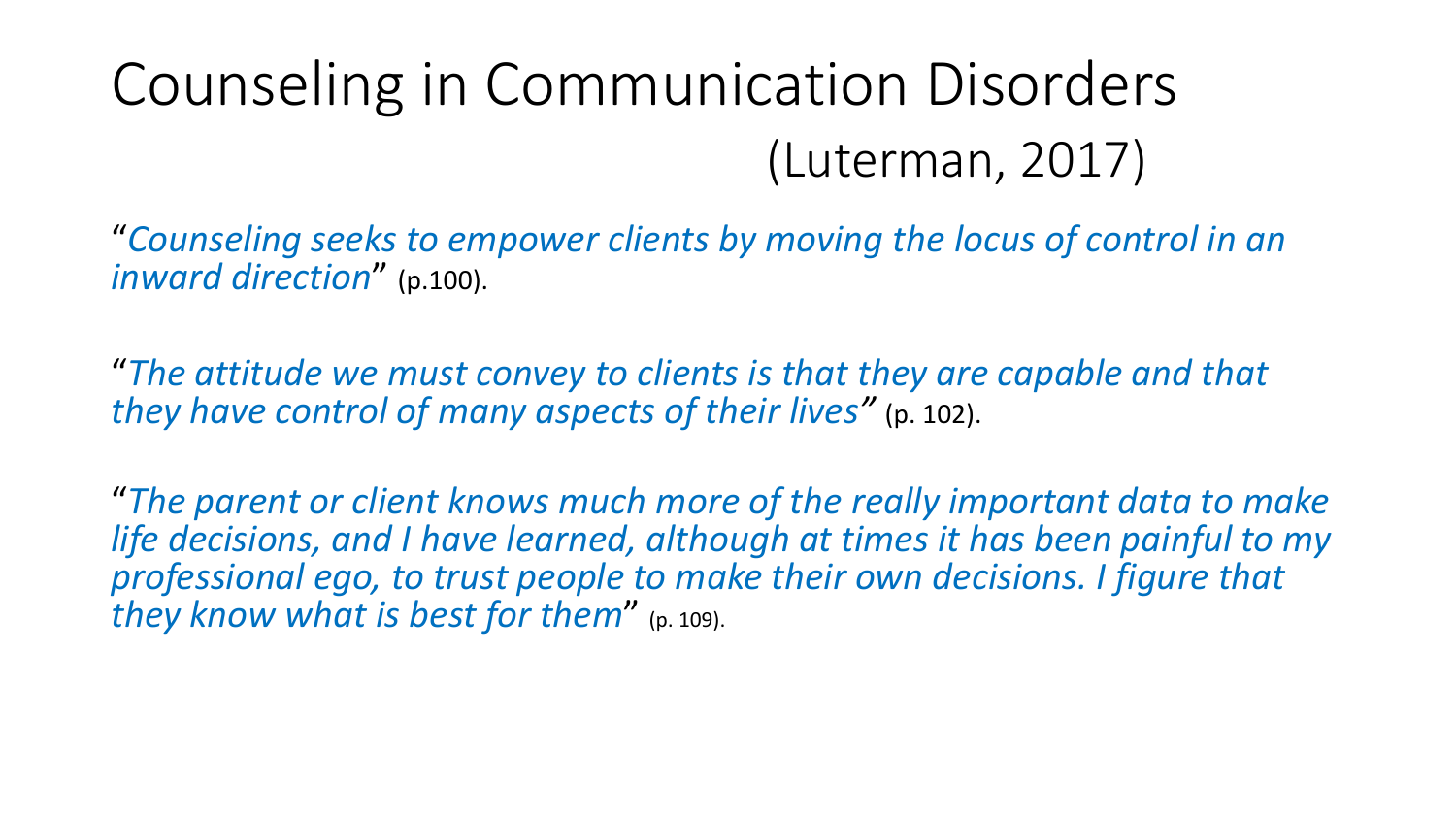Intent of counseling w/ person who is communicatively impaired and his/her family (Holland, 2007)

- *To grieve* what has been lost
- *To understand* what has happened as fully as possible
- *To develop coping strategies/increase resilience*
- *To make peace* with the disorder
- *To make sensible adaptations* to the disorder
- *To capitalize on strengths*, no minimize weakness
- *To live as fully as possible*, despite impairment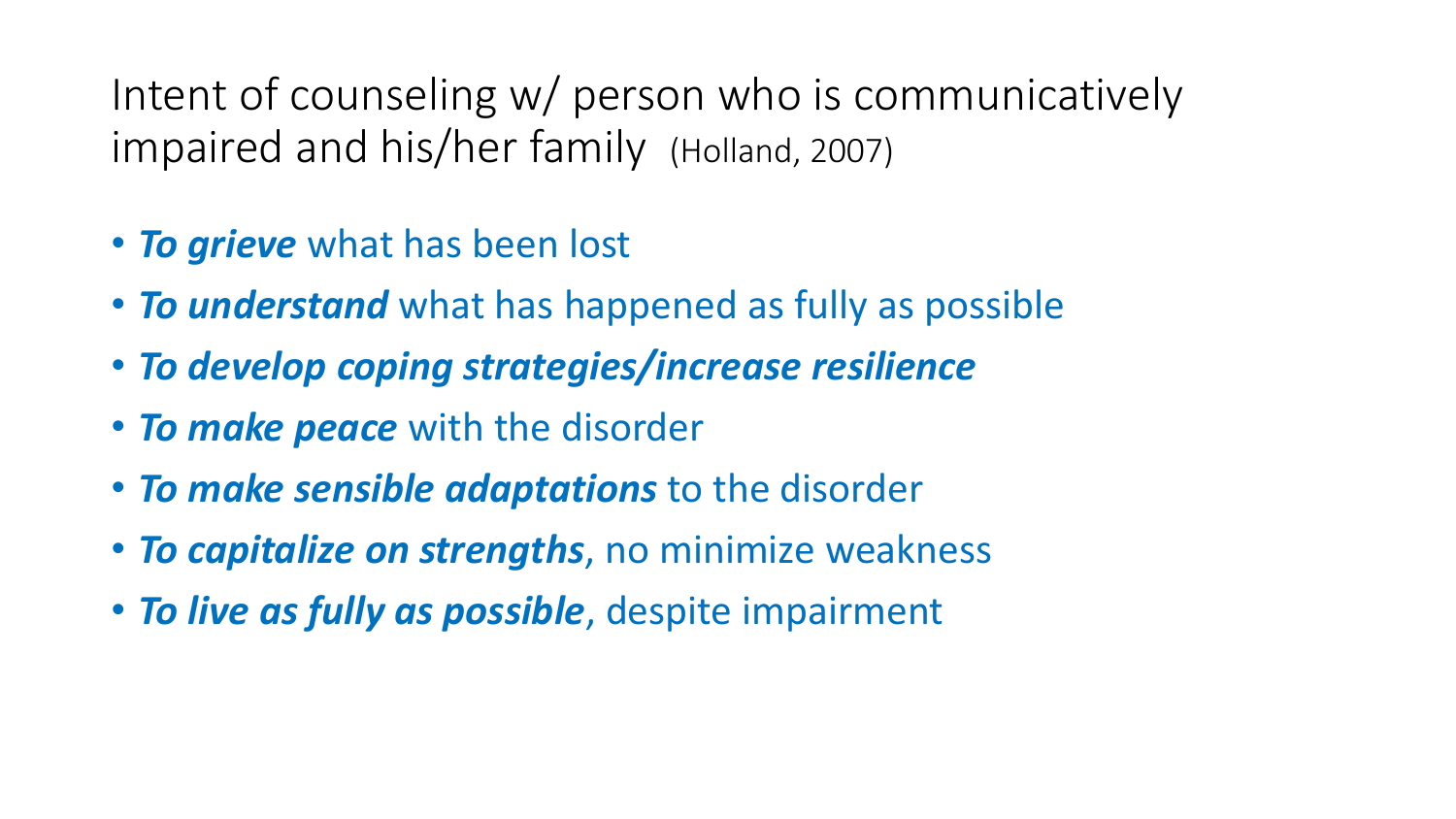#### Discuss the plan for next time and depart

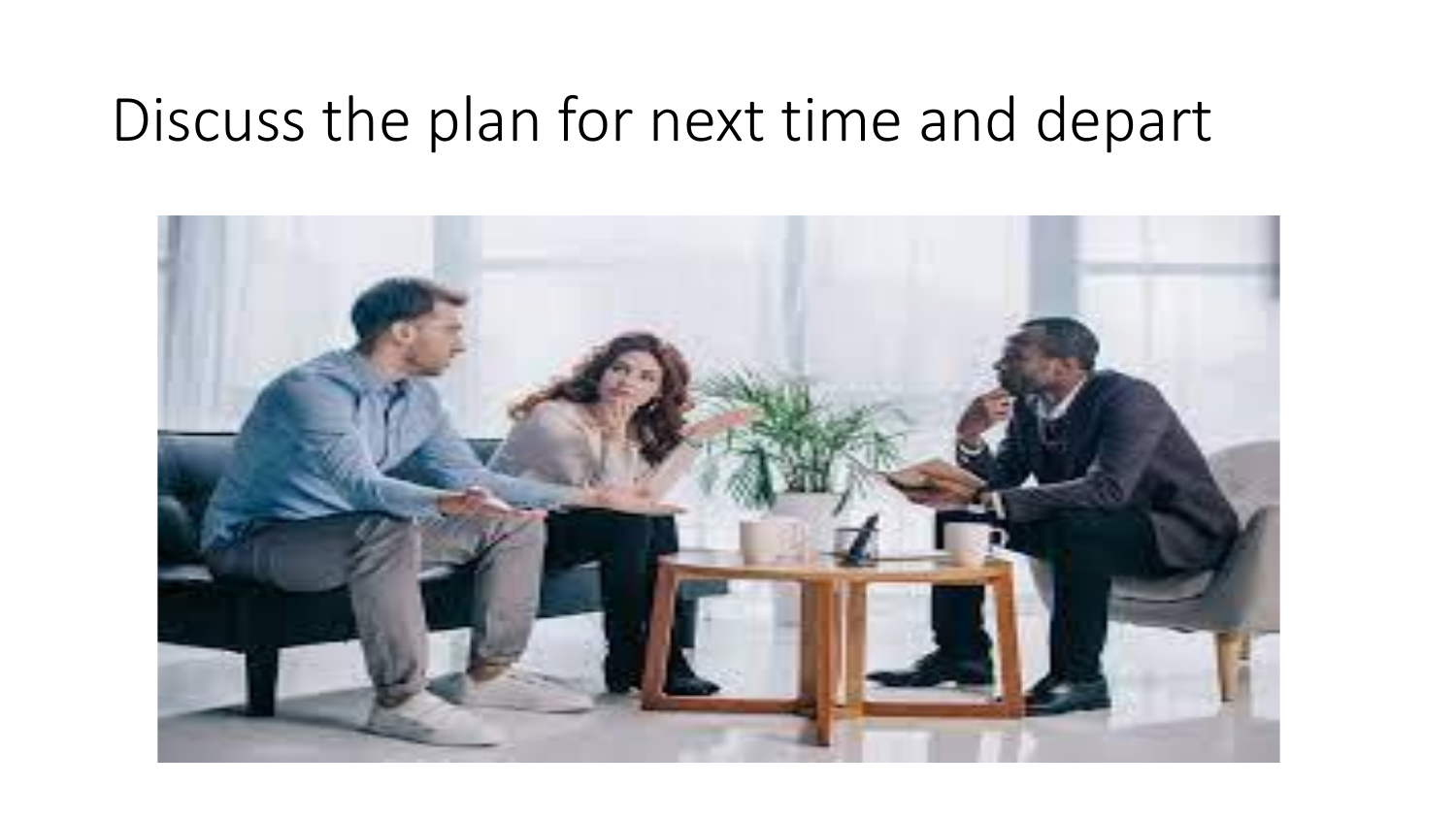#### Clear the table and reflect

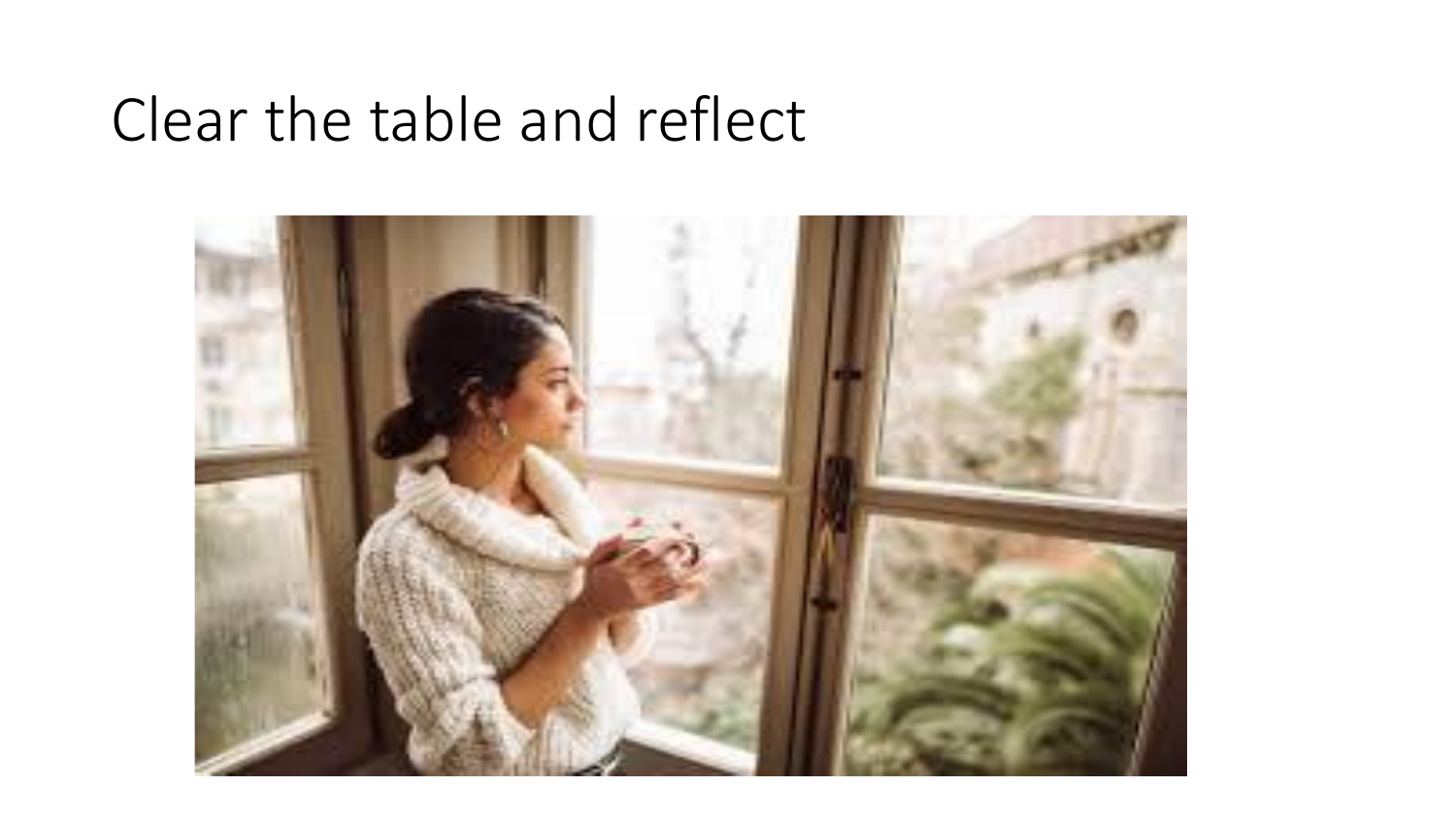Good Counselors: Knowledge, Skills, Characteristics, Attitudes (Holland, 2007)

Are you able to :

- Reveal yourself to others
- Be in touch with your feelings/capabilities
- Regard each person as unique
- See differences as learning opportunities, not threats or signals for conflict
- Understand clients for who they are, not how you wish them to be
- Understand that clients are responsible for their own behaviors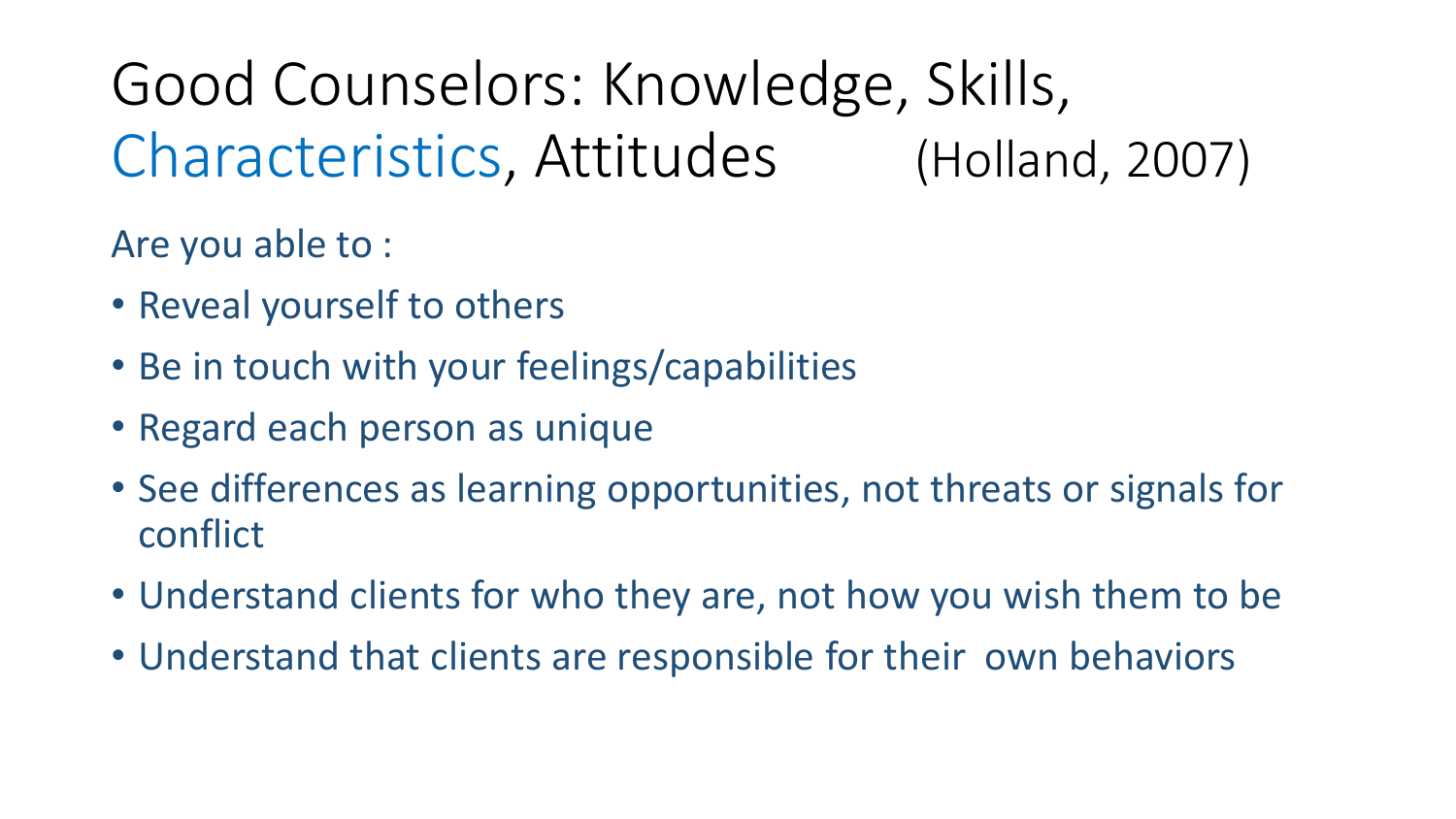Good Counselors: Knowledge, Skills, Characteristics, Attitudes (Holland, 2007)

Are you a good communicator?

Are you able to listen comfortably to people who have trouble talking?

Can you listen to emotions (anger, frustration, anxiety)?

Can you listen to ideas that conflict with your values?

Are you sensitive to cultural differences?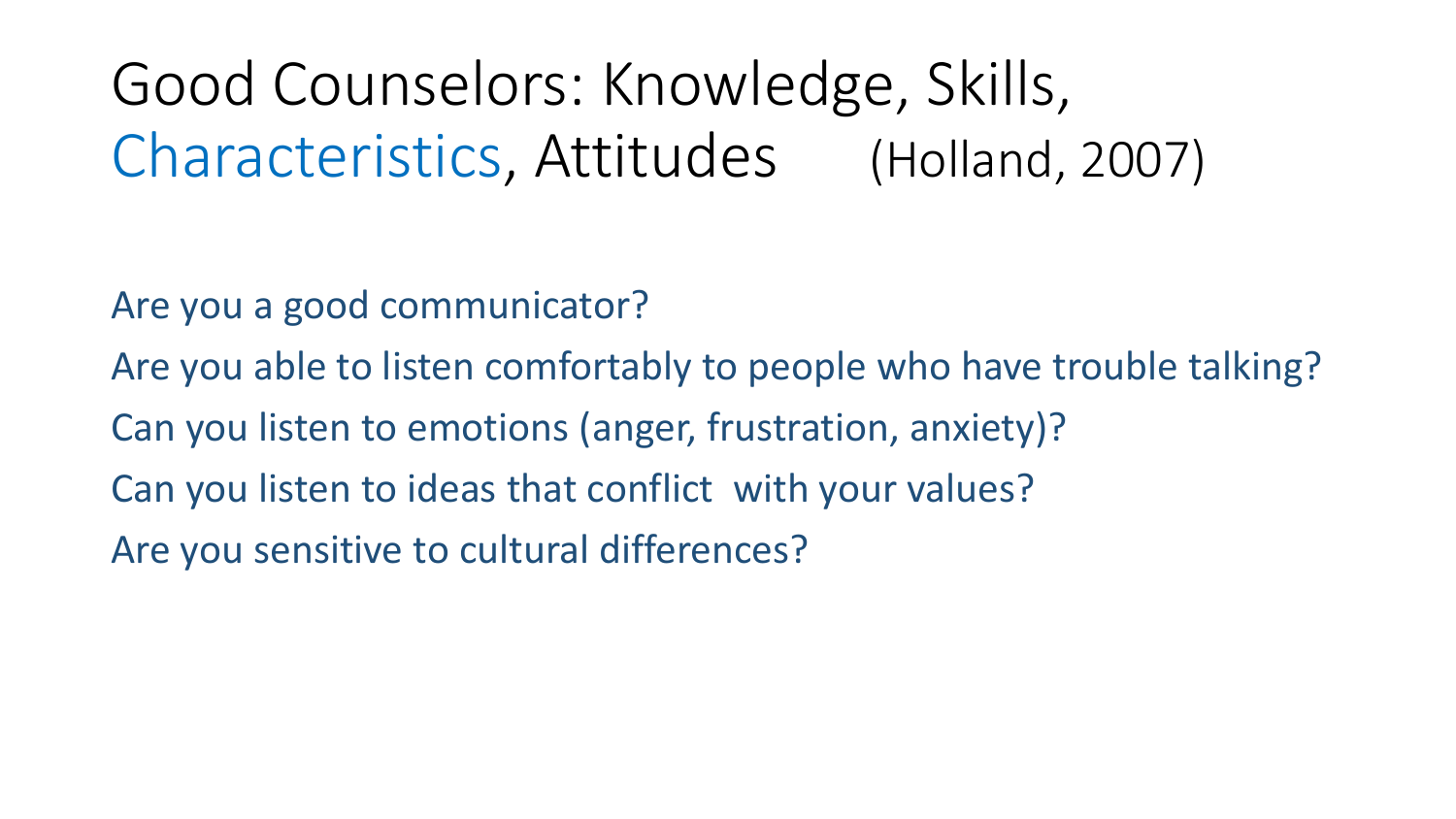Good Counselors: Knowledge, Skills, Characteristics, Attitudes (Holland, 2007)

Are you optimistic and positive?

Do you have a good sense of humor?

Are you flexible?

Can you see beyond the obvious?

Do you know yourself? Do you like yourself?

Do you like challenges?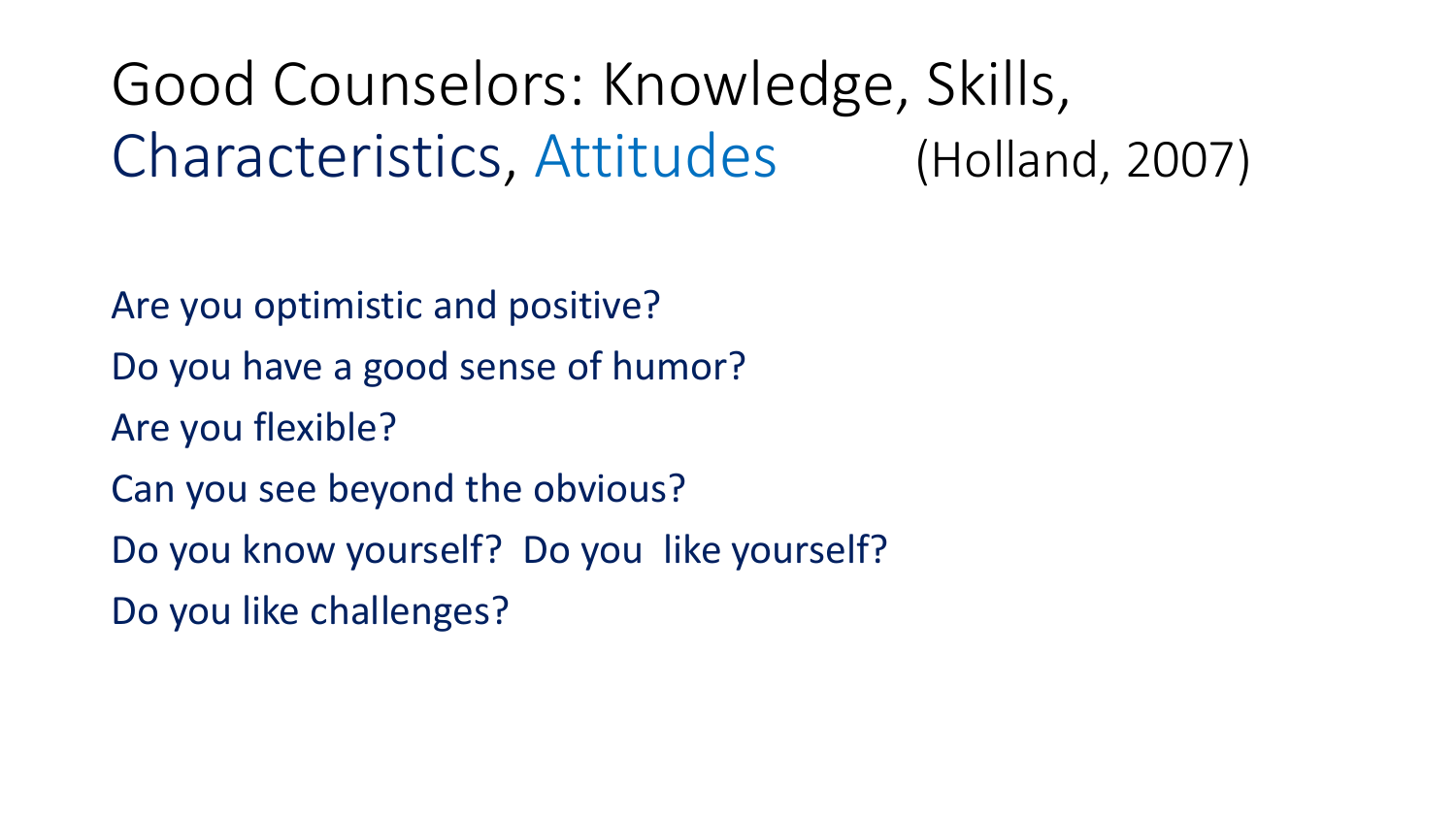EMPATHY TEDx Talk <https://www.youtube.com/watch?v=baHrcC8B4WM> Helen Riess, Associate Professor of Psychiatry at Harvard Medical School. Published Dec 12, 2013

**E**ye contact **M**uscles of facial expression **P**osture **A**ffect **T**one of voice **H**earing the "whole person" **Y**our response